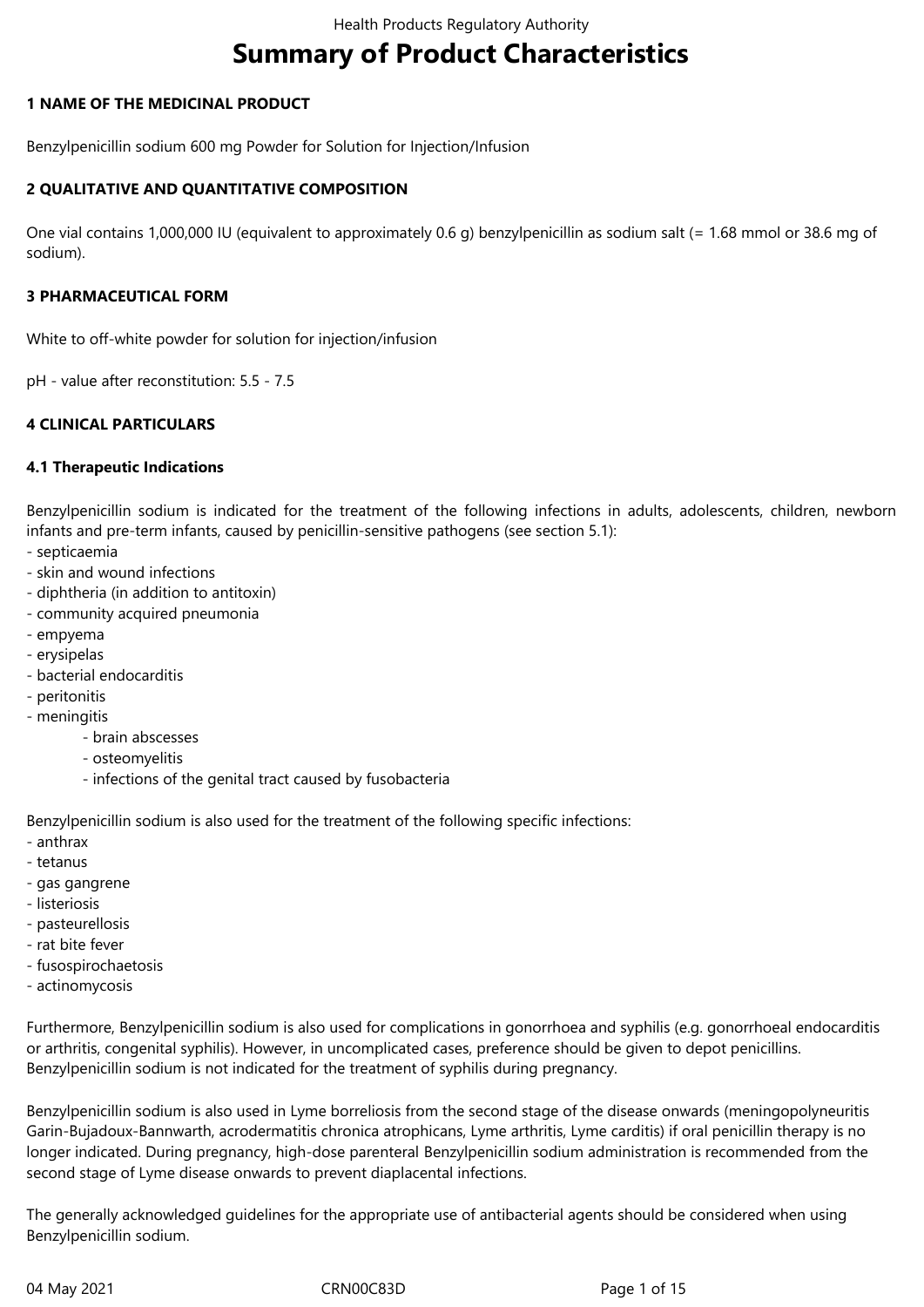# **4.2 Posology and method of administration**

For international units (IU) and mass values, the following ratios apply:

1 mg benzylpenicillin sodium is equivalent to 1670 IU benzylpenicillin.

1 million IU benzylpenicillin is equivalent to 598.9 mg benzylpenicillin sodium.

In general, 600 mg benzylpenicillin sodium is considered to be equivalent to 1 million IU benzylpenicillin.

Benzylpenicillin has a wide dosage margin, which is guided by the method of administration, dose level and dosing interval according to pathogen type and susceptibility, severity of the infection and the patient's condition.

# **Posology**

Adults and adolescents (aged 12 years and older):

Normal dosage (intramuscular or intravenous): 0.03 mega IU/kg/day, equivalent to approximately 1-5 mega IU per day, divided into 4‑6 doses

High dosage (intravenous): 0.3 mega IU/kg/day, equivalent to about 10-40 mega IU per day, divided into 4-6 doses

Infants (aged one month and older) and children (up to 12 years of age): Normal dosage (intramuscular or intravenous): 0.03-0.1 mega IU/kg/day, divided into 4-6 doses High dosage (intravenous): 0.1-0.5 (-1.0) mega IU/kg/day, divided into 4-6 doses

**Caution:** Cerebral seizures and electrolyte imbalance may occur if infusions are too rapid. A rate of not more than 300mg/minute is recommended for intravenous doses above 1.2g.

# Newborn infants (2-4 weeks of age):

Normal dosage (intramuscular or intravenous): 0.03-0.1 mega IU/kg/day, in 3-4 single doses High dosage (intravenous): 0.2-0.5 (-1.0) mega IU/kg/day, in 3-4 single doses

Pre-term and newborn infants (up to 2 weeks of age):

Normal dosage (intramuscular or intravenous): 0.03-0.1 mega IU/kg/day, in 2 single doses High dosage (intravenous): 0.2-0.5 (-1.0) mega IU/kg/day, in 2 single doses

In pre-term and newborn infants, the dosing interval must be no less than 12 hours due to immaturity and reduced excretion of benzylpenicillin (see section 5.2).

#### Elderly:

Elimination processes may be delayed with advanced age. The dosage must therefore be adjusted to renal function in each individual case (see section 5.2).

#### Renal impairment

If renal function is severely impaired, the degradation and excretion of penicillins may be delayed. This should be taken into account in the dosage. It is therefore recommended that the single doses and/or dosing intervals of Benzylpenicillin sodium be adjusted to the clearance values in each individual case:

| Benzylpenicillin sodium dosage for adults and adolescents based on creatinine clearance |                                                                                        |               |                                                               |             |  |
|-----------------------------------------------------------------------------------------|----------------------------------------------------------------------------------------|---------------|---------------------------------------------------------------|-------------|--|
| Creatinine clearance                                                                    | 100-60                                                                                 | $50 - 40$     | $30 - 10$                                                     | ~10         |  |
| in mL/min                                                                               |                                                                                        |               |                                                               |             |  |
| Serum creatinine                                                                        | $0.8 - 1.5$                                                                            | $1.5 - 2.0$   | $2 - 8$                                                       | 15          |  |
| in mg %                                                                                 |                                                                                        |               |                                                               |             |  |
| Benzylpenicillin sodium (daily dose)                                                    | Below 60 years of age:<br>40 (-60) mega IU;<br>Above 60 years of age:<br>10-40 mega IU | 10-20 mega IU | 5-10 mega IU                                                  | 2-5 mega IU |  |
| Dosing interval                                                                         | in 3-6 single doses                                                                    |               | in 3 single doses : in 2-3 single doses : in 1-2 single doses |             |  |

| Benzylpenicillin sodium dosage for infants (aged 1 month and older) and children (up to 12 years of age) |           |         |              |
|----------------------------------------------------------------------------------------------------------|-----------|---------|--------------|
| based on creatinine clearance                                                                            |           |         |              |
| Creatinine clearance                                                                                     | 100-60    | $50-10$ | ~10          |
| in mL/min                                                                                                |           |         |              |
| 04 May 2021                                                                                              | CRN00C83D |         | Page 2 of 15 |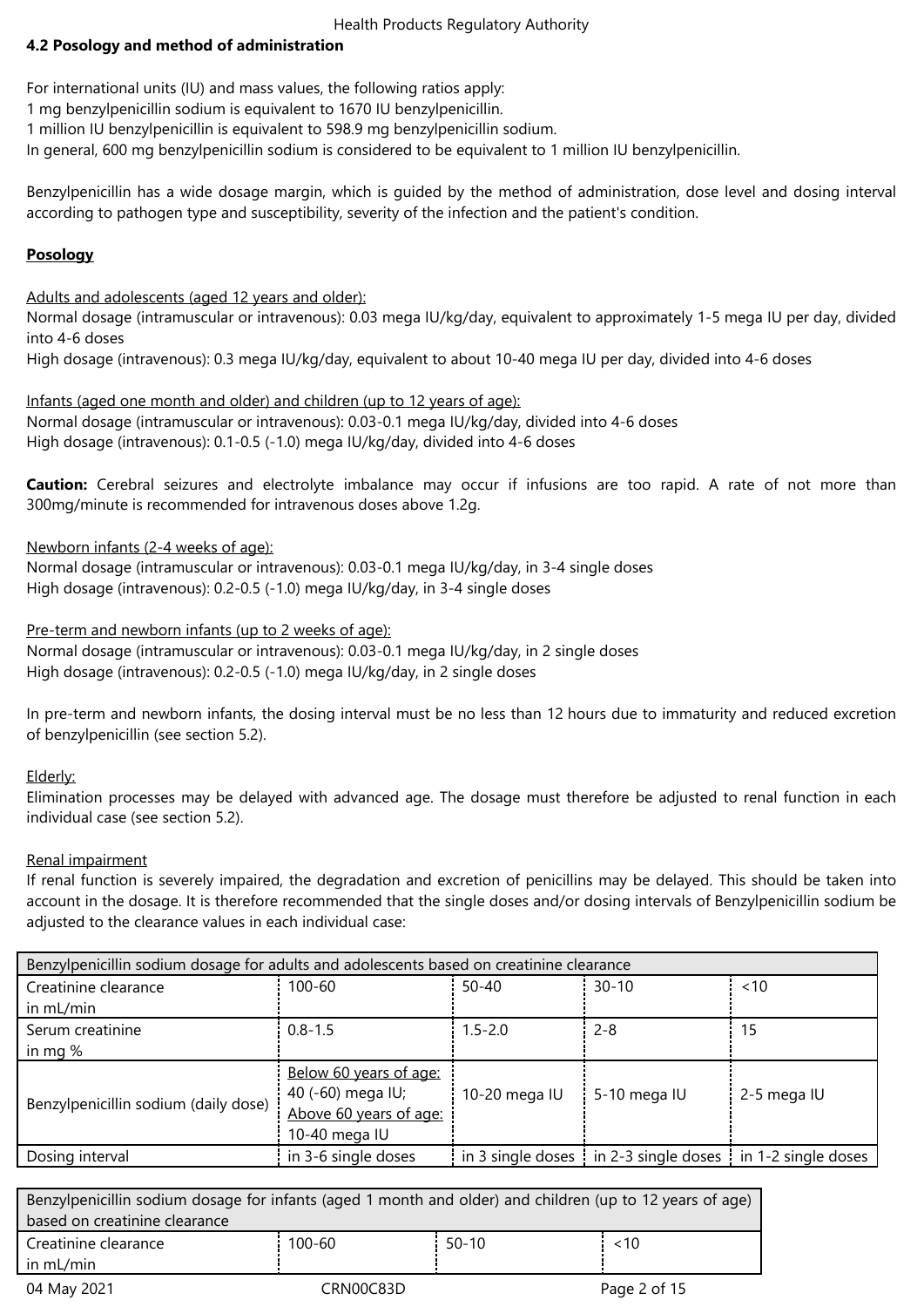| Serum creatinine                                                                                        | $0.8 - 1.5$         | 1.5-8.0               |                     |
|---------------------------------------------------------------------------------------------------------|---------------------|-----------------------|---------------------|
| in mg $%$                                                                                               |                     |                       |                     |
| Benzylpenicillin sodium (daily dose) : 0.03-0.1 mega IU/kg : 0.02-0.06 mega IU/kg : 0.01-0.4 mega IU/kg |                     |                       |                     |
| Dosing interval                                                                                         | in 4-6 single doses | i in 2-3 single doses | i in 2 single doses |

Infants (aged 1 month and older) and children (up to 12 years of age): If renal function is moderately-to-severely impaired (glomerular filtration rate = 10–50 mL/minute/1.73 m<sup>2</sup>), the normal dose is administered every 8 – 12 hours. In very severe cases of impaired renal function or renal failure (glomerular filtration rate <10 mL/minute/1.73 m<sup>2</sup>), the normal dose is administered every 12 hours.

Pre-term and newborn infants (up to 4 weeks of age): Benzylpenicillin sodium is not suitable for the treatment of pre-term and newborn infants with impaired renal function.

# Hepatic impairment:

No dose reduction is required provided that renal function is not impaired.

# Special dosages

*Bacterial endocarditis*: Adults are given 10-80 mega IU/day intravenously in combination with aminoglycosides.

*Meningitis*: Due to increased seizure susceptibility and Jarisch-Herxheimer reactions, no more than 20-30 mega IU/day should be administered in adults and no more than 12 mega IU/day in children. Administration of the first dose should be protracted for very severe clinical forms - initially 1/4 of the individual single dose - to be given slowly under very strict surveillance.

*Lyme borreliosis:* In adults, 20-30 mega IU/day intravenously in 2-3 doses over 14 days and in children, 0.5 mega IU/kg/day intravenously in 2-3 doses over 14 days.

*Special clinical situations:* If required by the clinical situation, Benzylpenicillin sodium can also be administered as follows:

- Intrapleural instillation: up to 0.2 mega IU (5,000 IU/mL)
- Intra-articular injection: up to 0.1 mega IU (25,000 IU/mL)

- Intralumbar administration:

Adults, adolescents (aged 12 years and older): 10,000 up to a maximum of 20,000 IU Children (aged 6-12 years): 8,000 IU Infants (aged 1-6 years): 5,000 IU Infants (aged 1 - 23 months): 2,500 IU.

After withdrawing a corresponding amount of cerebrospinal fluid, the sterile solution (no more than 1,000 IU/mL) must be injected slowly (1 mL/min) at body temperature. Local therapy should always be merely adjuvant to systemic treatment. For intralumbar instillations, the dosage for systemic treatment (IV, IM) must be reduced accordingly.

#### Method of administration

Benzylpenicillin sodium can be given **intravenously** (injection or short infusion at 10 mega IU/100 mL) or also **intramuscularly**.

#### *Notes for IM injection*:

Up to a maximum of 10 mega IU (= approximately 6 g) Benzylpenicillin sodium, dissolved in 6 - 10 mL water for injection, is applied up to twice daily as a deep intramuscular injection into the upper, outer quadrant of the gluteus maximus or Hochstetter's ventrogluteal field.

5 mL per injection site is to be regarded as the upper limit of tolerability. Repeated injections should be given on alternate sides. Higher doses can be given as an IV infusion.

Severe local reactions may occur with intramuscular administration, especially in infants. If possible, intravenous therapy should be performed.

**Caution**: Cerebral seizures and electrolyte imbalance may occur if the infusion is too rapid. A rate of not more than 300mg/minute is recommended for intravenous doses above 1.2g.

For further information on preparation, see section 6.6.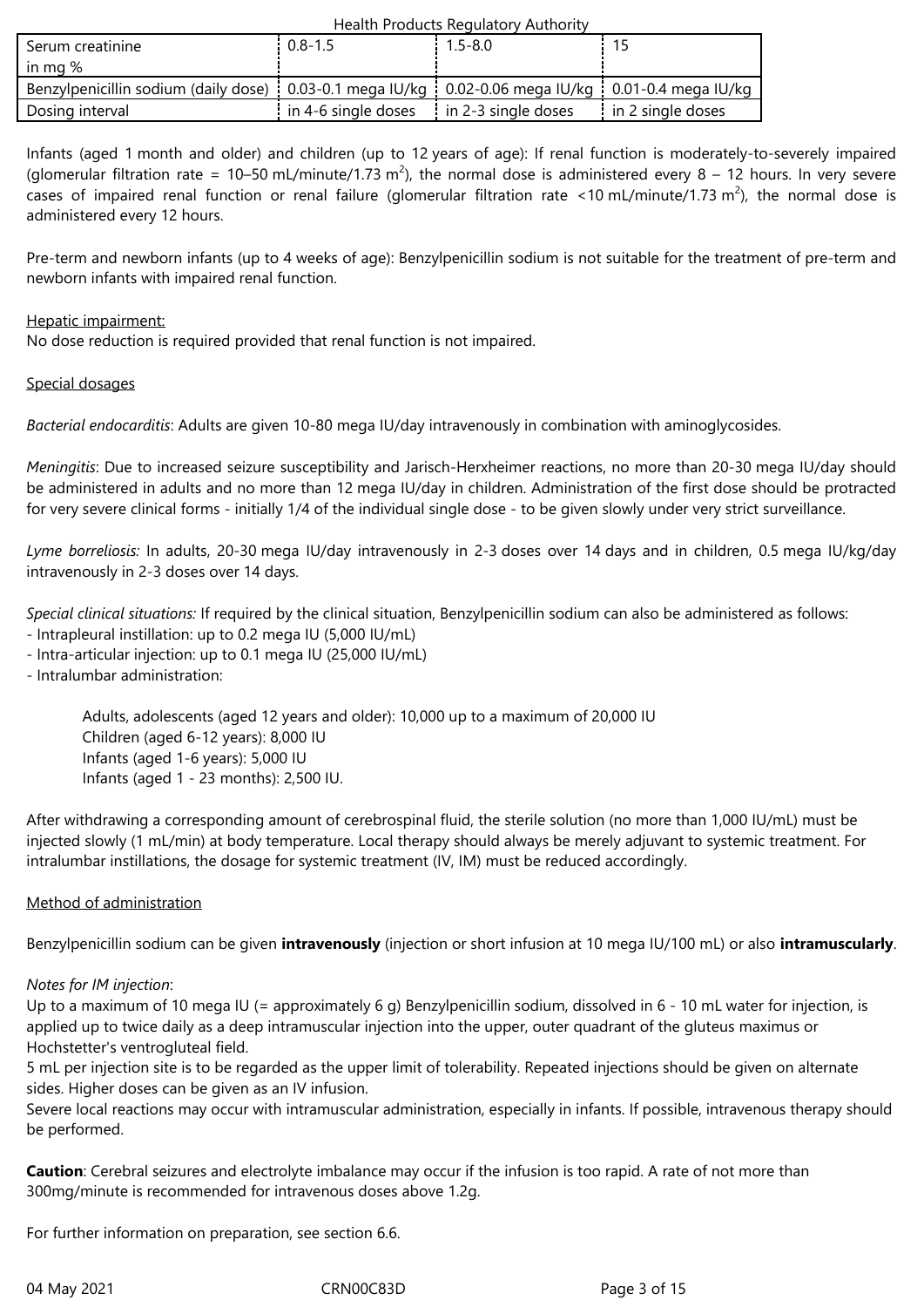# Duration of use

The usual duration of treatment is  $10 - 14$  days for most indications. However, the duration of treatment should be adjusted to the severity of infection, sensitivity of the pathogen(s) and the patient's clinical and bacteriological status.

It should be continued for at least 2-3 days after the resolution of clinical symptoms.

According to WHO recommendations, a treatment period of at least 10 days should be observed for streptococcal diseases.

# **4.3 Contraindications**

- Hypersensitivity to the active substance
- History of hypersensitivity to penicillin
- History of a severe immediate hypersensitivity reaction (e.g. anaphylaxis) to another beta-lactam agent (e.g. cephalosporin, carbapenem or monobactam)

# **4.4 Special warnings and precautions for use**

In cases of cephalosporin hypersensitivity, a cross-allergy is possible (frequency according to the literature: 5-10%).

Prior to treatment, a hypersensitivity test should be carried out. Patients should be informed about the possible occurrence of a hypersensitivity reaction. Particular caution is required in patients with allergic diathesis or bronchial asthma. After administering the medication, patients should be observed for 30 minutes and an adrenaline solution should be ready for injection in the event of an emergency. If an allergic reaction occurs, treatment must be discontinued and, if necessary, symptomatic treatment instituted.

Caution should be exercised in patients with the following conditions:

- allergic diathesis (urticaria or hay fever) or asthma (increased risk of hypersensitivity reactions)

- severe heart conditions or severe electrolyte disturbances of any other origin (attention should be paid to electrolyte intake in this patient group, especially potassium intake);

- renal insufficiency (for dose adjustment, see section 4.2)

- liver damage (for dose adjustment, see section 4.2)

- epilepsy, cerebral oedema or meningitis (increased risk of seizures, especially with high-dose administration (> 20 mega IU) of Benzylpenicillin sodium; see section 4.8)

- existing mononucleosis (increased risk of skin rash)

- when treating co-infections in patients with acute lymphatic leukaemia (increased risk of skin reactions)

- dermatomycoses (para-allergic reactions are possible, as there may be common antigenicity between penicillins and metabolic products of dermatophytes; see section 4.8)

In rare cases, prolongation of the prothrombin time has been reported in patients receiving penicillins. Appropriate monitoring should be performed when anticoagulants are co-administered. Adjustment of the oral anticoagulant dose may be necessary to obtain the desired degree of anticoagulation (see sections 4.5 and 4.8).

It should be remembered that the absorption of Benzylpenicillin sodium is delayed after intramuscular administration in patients with diabetes (see section 5.2).

In venereal diseases, dark field examinations should be performed before the start of therapy if co-existing syphilis is suspected. Serological tests for monitoring purposes should also be performed for at least 4 months.

In long-term therapy, vigilance is required for the possible occurrence of an overgrowth of resistant organisms. If secondary infections occur, appropriate measures should be taken.

If severe, persistent diarrhoea occurs, antibiotic-associated pseudomembranous colitis should be considered (mucohaemorrhagic, watery diarrhoea, dull, diffuse to colicky abdominal pain, fever, occasionally tenesmus), which may be life-threatening. In these cases, Benzylpenicillin sodium must therefore be discontinued immediately and treatment based on the identification of the pathogen initiated. Preparations that inhibit peristalsis are contraindicated.

When treating Lyme borreliosis or syphilis, a Jarisch-Herxheimer reaction may occur as a result of the bactericidal action of penicillin on the pathogens, which is characterised by fever, chills, general symptoms and focal symptoms (mostly 2 to 12 hours after the initial dose). Patients should be informed that this is a usual transient sequela of antibiotic therapy. For the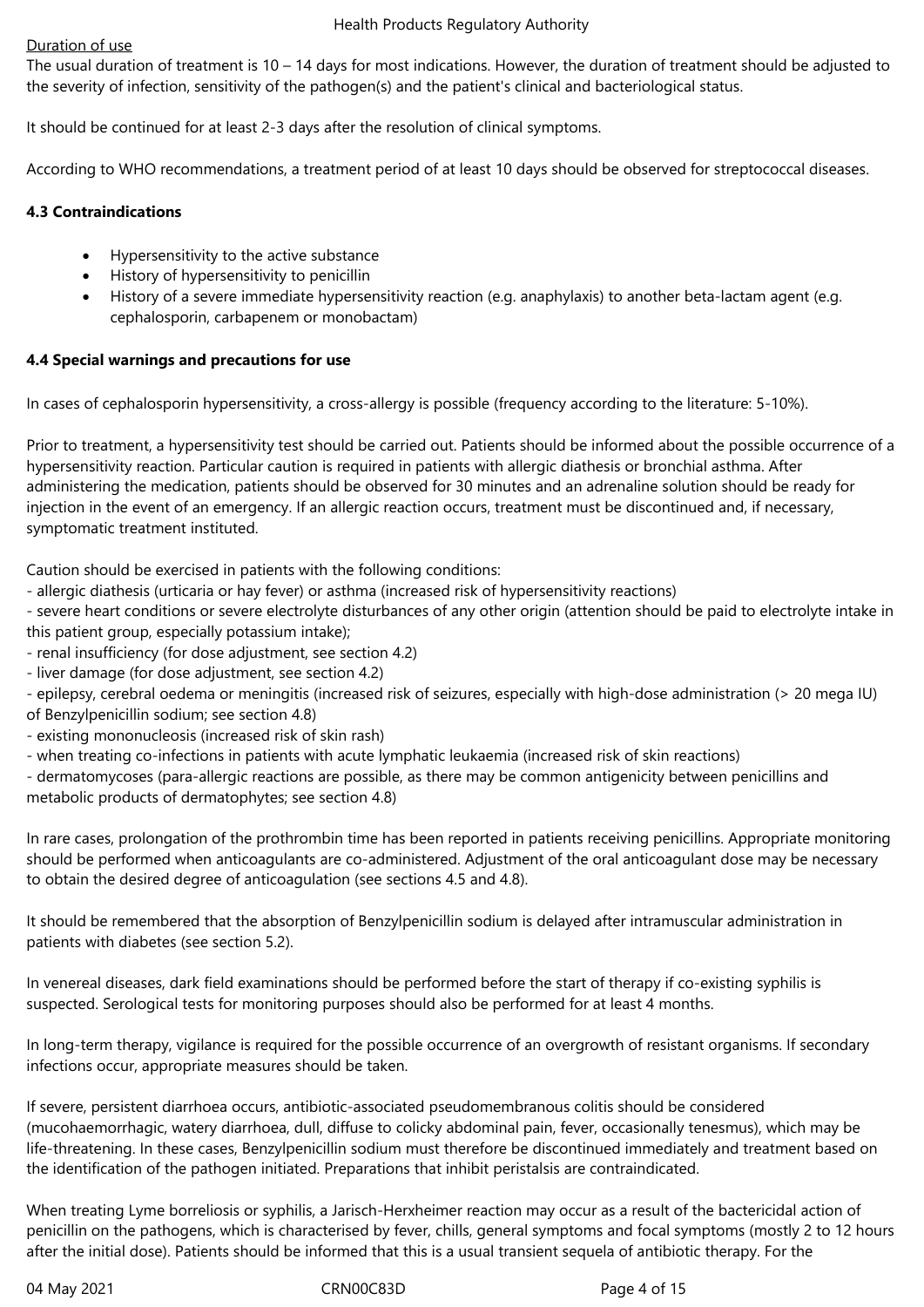suppression or alleviation of a Jarisch-Herxheimer reaction (see section 4.8), appropriate therapy should be instituted.

For conditions such as severe pneumonia, empyema, sepsis, meningitis or peritonitis, which require higher serum penicillin levels, treatment with the water-soluble alkali salt of benzylpenicillin should be instituted.

If neurological involvement cannot be excluded in patients with congenital syphilis, forms of penicillin reaching a higher level in cerebrospinal fluid should be used.

Severe local reactions can occur with intramuscular administration to infants. If possible, intravenous therapy should be performed.

When intravenously administering very high doses (above 10 mega IU/day), the administration site should be alternated every other day to avoid superinfections and thrombophlebitis.

Due to possible electrolyte disturbances, Benzylpenicillin sodium should be administered slowly with infusions of more than 10 mega IU and, due to the possibility of seizure reactions, when administering more than 20 mega IU (see section 4.8).

In prolonged treatment (more than 5 days) with high penicillin doses, monitoring of the electrolyte balance, blood count monitoring and renal function tests are recommended.

#### Effect on diagnostic laboratory procedures:

- A positive direct Coombs' test often develops (≥ 1% to < 10%) in patients receiving 10 million IU (equivalent to 6 g) benzylpenicillin or more per day. Upon discontinuation of the penicillin, the direct antiglobulin test may still remain positive for 6 to 8 weeks (see sections 4.5 and 4.8).

- Determination of urinary protein using precipitation techniques (sulphosalicylic acid, trichloroacetic acid), the Folin-Ciocalteu-Lowry method or the Biuret method may lead to false-positive results. Caution should therefore be exercised when interpreting the results of such tests in patients receiving Benzylpenicillin sodium. Protein determination with test strips is not affected.

- Equally, urinary amino acid determination using the ninhydrin method may lead to false-positive results.

- Penicillins bind to albumin. In electrophoresis methods to determine albumin, pseudobisalbuminaemia may thereby be simulated.

- During therapy with Benzylpenicillin sodium, non-enzymatic urinary glucose detection and urobilinogen detection may prove false-positive. Enzymatic urine glucose tests should be used in patients on therapy with Benzylpenicillin sodium, as these are not affected by this interaction.

- When determining 17-ketosteroids (using the Zimmermann reaction) in urine, increased values may occur during therapy with Benzylpenicillin sodium.

1 mega IU (= approximately 0.6 g) Benzylpenicillin sodium contains 1.68 mmol sodium; 10 mega IUs are therefore equivalent to a sodium exposure of 100 mL isotonic saline solution.

#### **4.5 Interaction with other medicinal products and other forms of interactions**

Concomitant administration of Benzylpenicillin sodium is not recommended with:

Based on the general principle not to combine bactericidal and bacteriostatic antibiotics, Benzylpenicillin sodium should not be combined with bacteriostatic antibiotics.

*Mixed injections or infusions:* To avoid undesirable chemical reactions, administration of mixed injections or infusions or of admixtures with solutions that contain carbohydrates such as glucose, should be avoided (see section 6.2).

#### Caution is required when co-administering with:

*Probenecid*: Administration of probenecid leads to an inhibition of the tubular secretion of benzylpenicillin, resulting in an increase in serum concentration and prolongation of the elimination half-life. Furthermore probenecid inhibits the penicillin transport from the cerebrospinal fluid, so that the concomitant administration of probenecid reduces the penetration of benzyl penicillin into brain tissue even further.

*Anti-inflammatories, antirheumatics and antipyretics*: When co-administering Benzylpenicillin sodium with anti-inflammatories, antirheumatics or antipyretics (especially indomethacin, phenylbutazone, salicylates at high doses), it should be pointed out that excretion is competitively inhibited, resulting in an increase in serum concentration and prolongation of the elimination half-life.

04 May 2021 CRN00C83D Page 5 of 15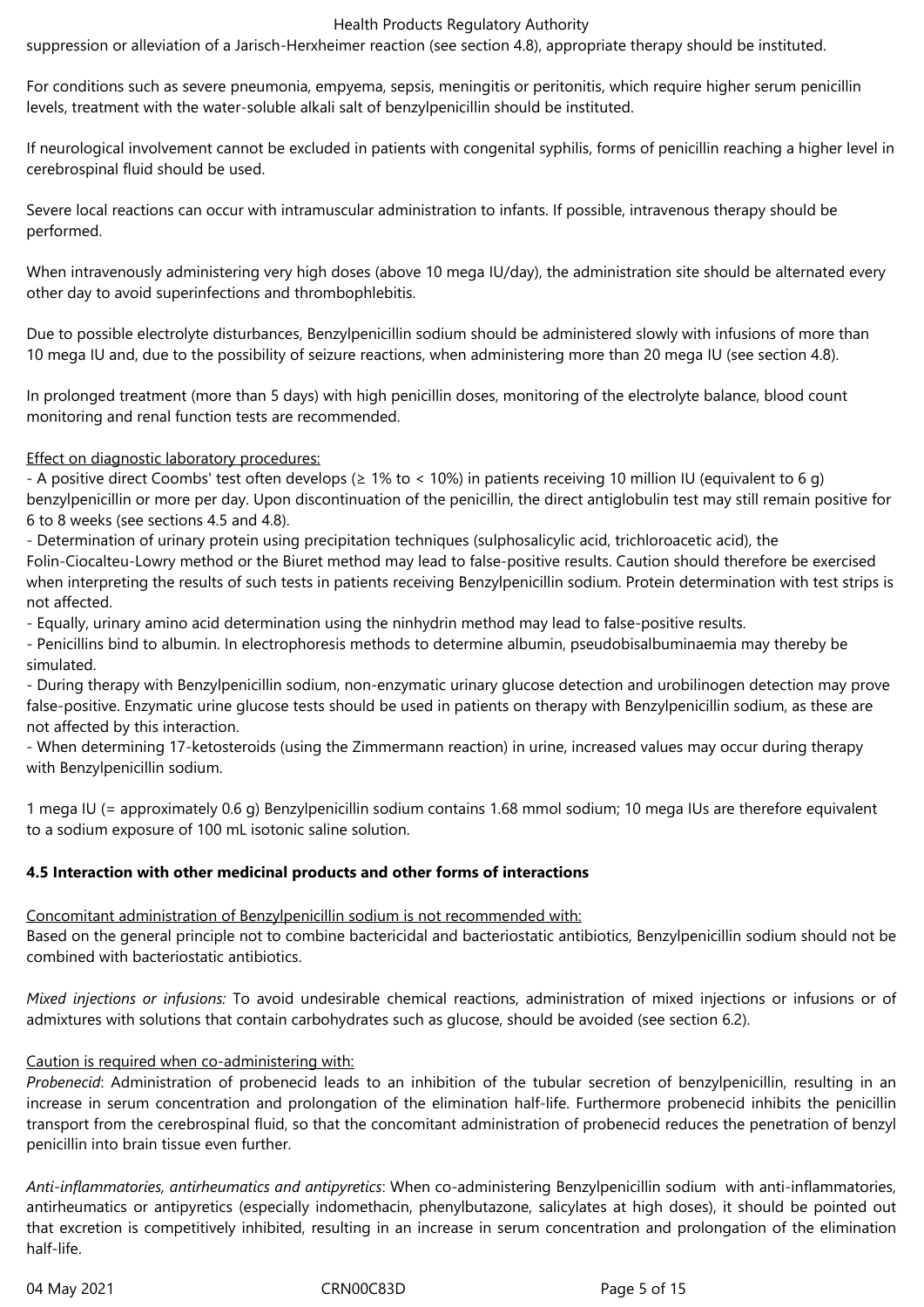*Digoxin:* In patients on digoxin treatment, Benzylpenicillin sodium should only be used with caution, as there is a risk of bradycardia as a result of interactions.

*Methotrexate:* When taken at the same time as Benzylpenicillin sodium, the excretion of methotrexate is reduced. This can lead to increased methotrexate toxicity. Concomitant use of methotrexate and penicillin should be avoided if possible. If concomitant use is unavoidable, a reduction in the methotrexate dose should be considered and methotrexate serum levels should be monitored. The patient should be monitored for possible additional adverse reactions of methotrexate, including leukopenia, thrombocytopenia and skin suppuration.

*Oral anticoagulants:* Oral anticoagulants and penicillin antibiotics have been used extensively in practice without interactions. However, in the literature, there are reports of an increased number of patients who experienced a bleeding event when they were prescribed acenocoumarol or warfarin at the same time as penicillin. If concomitant use is required, the prothrombin time or other suitable coagulation parameters should be carefully monitored upon co-administration or discontinuation of penicillin. Furthermore, an adjustment of the oral anticoagulant dose may be necessary (see sections 4.4 and 4.8).

# Synergism between antibiotics:

Benzylpenicillin sodium should only be given in combination with other antibiotics if a synergistic or at least an additive effect is anticipated. In general, the individual components of a combination must be given at the full effective dose (exception: if synergism is proven, the dose of the more toxic combination partner can be reduced).

If duly indicated, it should, in particular, be remembered that Benzylpenicillin sodium can be combined with the following bactericidal antibiotics:

- isoxazolyl penicillins (e.g. flucloxacillin and other narrow-spectrum beta-lactams)
- aminopenicillins
- aminoglycosides

The above-mentioned penicillins are given by slow intravenous injection prior to the Benzylpenicillin sodium infusion. Wherever possible, aminoglycosides should be given separately via the intramuscular route.

#### **4.6 Fertility, pregnancy and lactation**

#### **Pregnancy**

Benzylpenicillin crosses the placenta. 1-2 hours after administration, concentrations corresponding to those in maternal serum are reached in foetal serum. Studies in animals have shown no indications of direct or indirect health effects with regard to reproductive toxicity.

Benzylpenicillin sodium may be used in pregnancy if duly indicated and after consideration of the benefits and risks.

Benzylpenicillin sodium is not indicated during pregnancy for the treatment of syphilis.

# Breast-feeding

Small amounts of penicillins appear in breast milk.

Although no undesirable effects have been reported in breast-fed infants to date, the possibility of sensitisation or an adverse effect on the intestinal flora must nevertheless be considered.

In infants also fed on baby food, mothers should express and discard breast milk during treatment with Benzylpenicillin sodium. Breast-feeding can be resumed 24 hours after the cessation of treatment.

#### Fertility

No studies have been performed to investigate the effect of Benzylpenicillin sodium on fertility.

# **4.7 Effects on ability to drive and use machines**

No studies on the effects on the ability to drive and use machines have been performed. Due to the occurrence of possible serious undesirable effects (e.g. anaphylactic shock with collapse and anaphylactoid reactions, see also section 4.8), Benzylpenicillin sodium can have an influence on the ability to drive and use machines.

#### **4.8 Undesirable effects**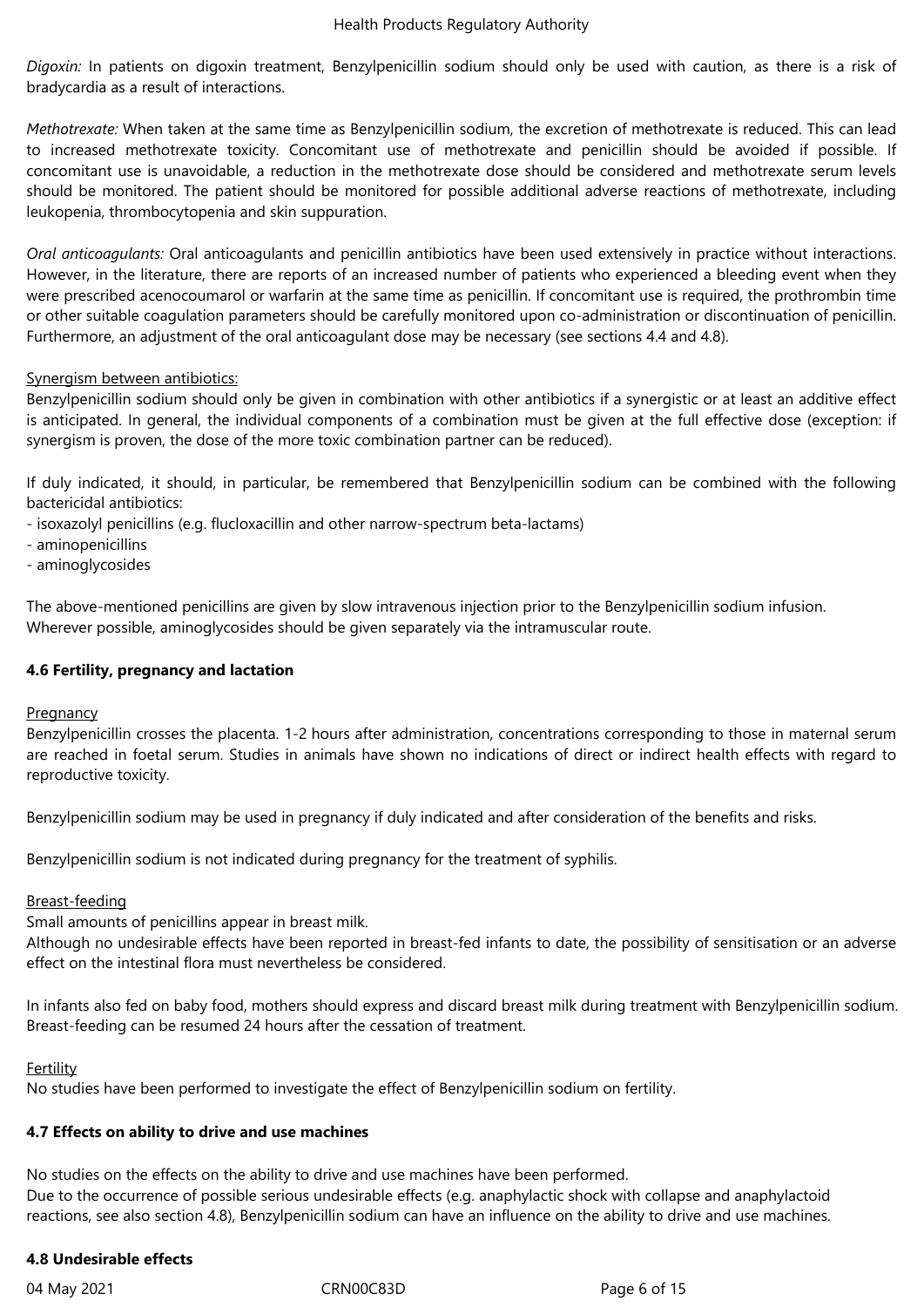Undesirable effects are ranked according to body system and frequency according to the following classification:

| Very common ( $\geq 1/10$ )                             |
|---------------------------------------------------------|
| Common ( $\geq$ 1/100 to < 1/10)                        |
| Uncommon (≥1/1,000 to <1/100)                           |
| Rare ( $\geq$ 1/10,000 to < 1/1,000)                    |
| Very rare $($ < 1/10,000)                               |
| Not known (cannot be estimated from the available data) |

## *Blood and lymphatic system disorders*

*Very rare:*

Eosinophilia, leucopenia, neutropenia, granulocytopenia, thrombocytopenia, agranulocytosis, pancytopenia, haemolytic anaemia, coagulation disorders

*Not known:*

Prolongation of the bleeding time and prothrombin time (see section 4.4)

#### *Immune system disorders*

#### *Uncommon:*

Allergic reactions: urticaria, angioedema, erythema multiforme, exfoliative dermatitis, fever, arthralgia, anaphylaxis or anaphylactoid reactions (asthma, purpura, gastrointestinal symptoms). Para-allergic reactions may occur in patients with dermatomycoses, as there may be common antigenicity between penicillins and metabolic products of dermatophytes. *Not known:*

Serum sickness, Jarisch-Herxheimer reaction in association with spirochete infections (syphilis and Lyme borreliosis)

# *Metabolism and nutrition disorders*

*Rare:*

Electrolyte imbalances may occur upon rapid infusion of more than 10 mega IU.

# *Nervous system disorders*

*Rare*:

Neuropathy. Convulsive reactions may occur upon infusion of high doses (in adults, more than 20 mega IU); this should be particularly borne in mind in patients with severely impaired renal function, epilepsy, meningitis, cerebral oedema or during cardiopulmonary bypass.

#### *Gastrointestinal disorders*

*Uncommon*: Stomatitis, glossitis, lingua villosa nigra, nausea, vomiting If diarrhoea develops during treatment, the possibility of pseudomembranous colitis should be considered (see section 4.4).

#### *Hepatobiliary disorders*

*Not known:* Hepatitis, cholestasis

*Skin and subcutaneous tissue disorders*

*Not known:* pemphigoid.

#### *Renal and urinary disorders*

*Rare:*

Nephropathy (after intravenous administration of more than 10 mega IU Benzylpenicillin sodium), albuminuria, cylindruria and haematuria

Oliguria or anuria, which can rarely occur during high-dose penicillin therapy, generally disappears within 48 hours upon discontinuation of treatment. Diuresis can also be stimulated with 10% mannitol solution.

#### *General disorders and administration site conditions*

*Rare:*

Severe local reactions during intramuscular administration to infants.

#### *Investigations*

*Common:*

04 May 2021 CRN00C83D Page 7 of 15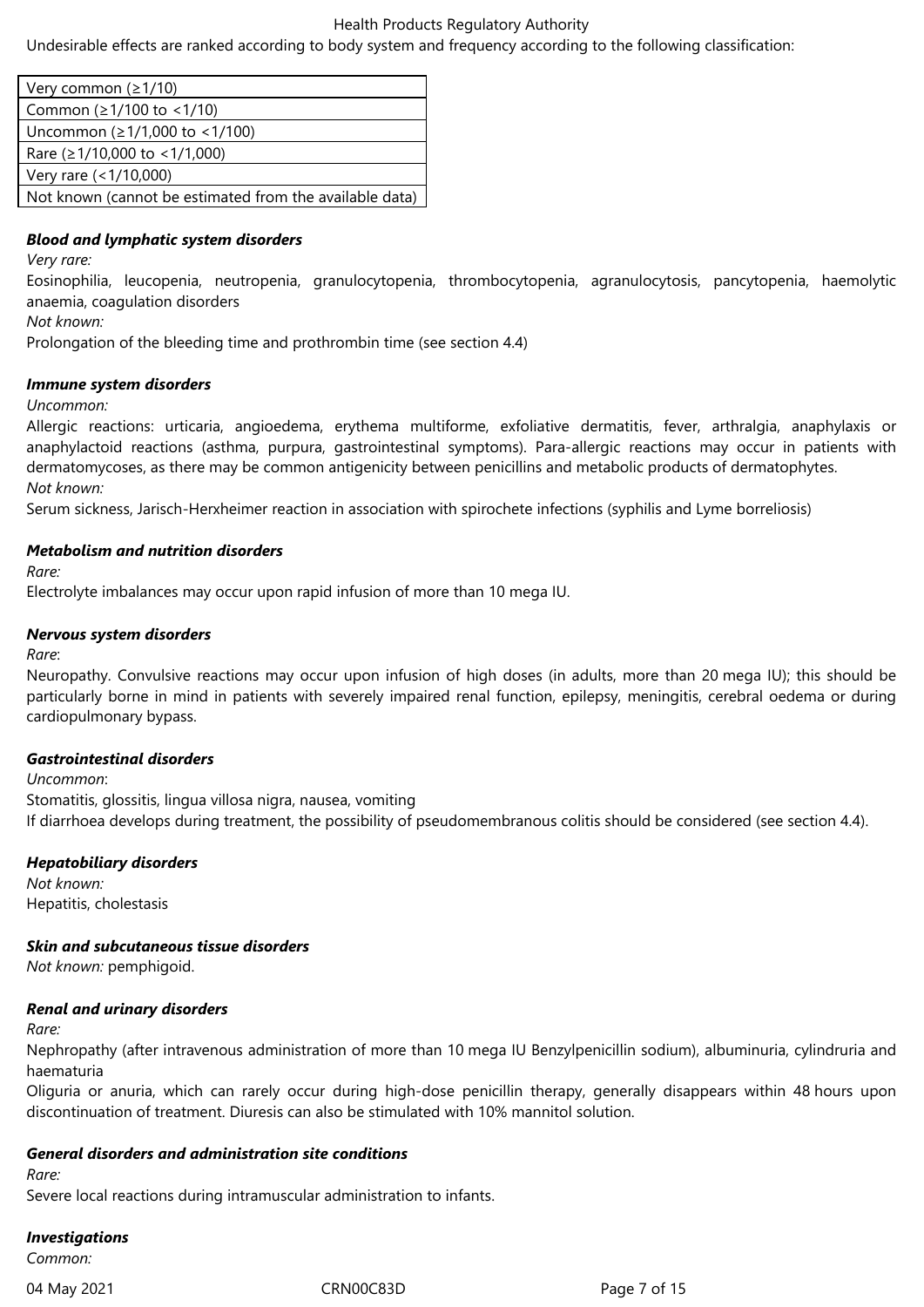- method)
- false-positive urinary amino acid determination (ninhydrin method)
- falsification of pseudobisalbuminaemia when using electrophoresis methods to determine albumin.
- false-positive non-enzymatic urinary glucose detection and urobilinogen detection
- increased values when determining 17-ketosteroids in urine (using the Zimmermann reaction) (see section 4.5)

#### Reporting of suspected adverse reactions

Reporting suspected adverse reactions after authorisation of the medicinal product is important. It allows continued monitoring of the benefit/risk balance of the medicinal product. Healthcare professionals are asked to report any suspected adverse reactions via the national reporting system:

HPRA Pharmacovigilance

Website: www.hpra.ie

#### **4.9 Overdose**

Increase[d neuromuscu](http://www.hpra.ie/)lar hyperexcitability or susceptibility to cerebral seizures can be anticipated in the event of an overdose. Countermeasures: discontinuation, clinical surveillance and symptomatic treatment, if required. Benzylpenicillin sodium can be hemodialysed.

#### **5 PHARMACOLOGICAL PROPERTIES**

#### **5.1 Pharmacodynamic properties**

#### Pharmacotherapeutic group

Benzylpenicillin (penicillin G) is a semi-synthetic, beta-lactamase-sensitive, beta-lactam antibiotic.

### ATC code: J01CE01

#### Mechanism of action

For benzylpenicillin, the mechanism of action is based on inhibition of bacterial cell wall synthesis (during the growth phase) through a blockade of penicillin-binding proteins (PBPs) such as transpeptidases. This results in a bactericidal action.

#### Pharmacokinetic/pharmacodynamic relationship

Efficacy largely depends on the length of time that the active substance level remains above the pathogen's MIC.

## Resistance mechanisms

Resistance to benzylpenicillin can be due to the following mechanisms:

- Inactivation by beta-lactamases: Benzylpenicillin is sensitive to beta-lactamase and is therefore inactive against beta-lactamase-producing bacteria (e.g. staphylococci or gonococci).

- Reduced affinity of PBPs for benzylpenicillin: The acquired resistance in pneumococci and a few other streptococci to benzylpenicillin is due to modifications of existing PBPs as a result of a mutation. However, the formation of an additional PBP with reduced affinity for benzylpenicillin is responsible for resistance in methicillin (oxacillin)-resistant staphylococci.

- In Gram-negative bacteria, inadequate penetration of benzylpenicillin through the outer cell wall can lead to an insufficient inhibition of PBPs.

- Benzylpenicillin can be actively transported from the cell by efflux pumps.

Benzylpenicillin is partially or completely cross-resistant to other penicillins and cephalosporins.

### **Breakpoints**

Testing of benzylpenicillin is performed using the standard dilution series. Results are evaluated on the basis of breakpoints for benzylpenicillin. The following minimum inhibitory concentrations have been established for susceptible and resistant germs:

EUCAST (European Committee on Antimicrobial Susceptibility Testing) breakpoints

| Pathogen                   | Susceptible   Resistant            |  |
|----------------------------|------------------------------------|--|
| <b>Staphylococcus</b> spp. | $  \leq 0.12$ mg/L $  > 0.12$ mg/L |  |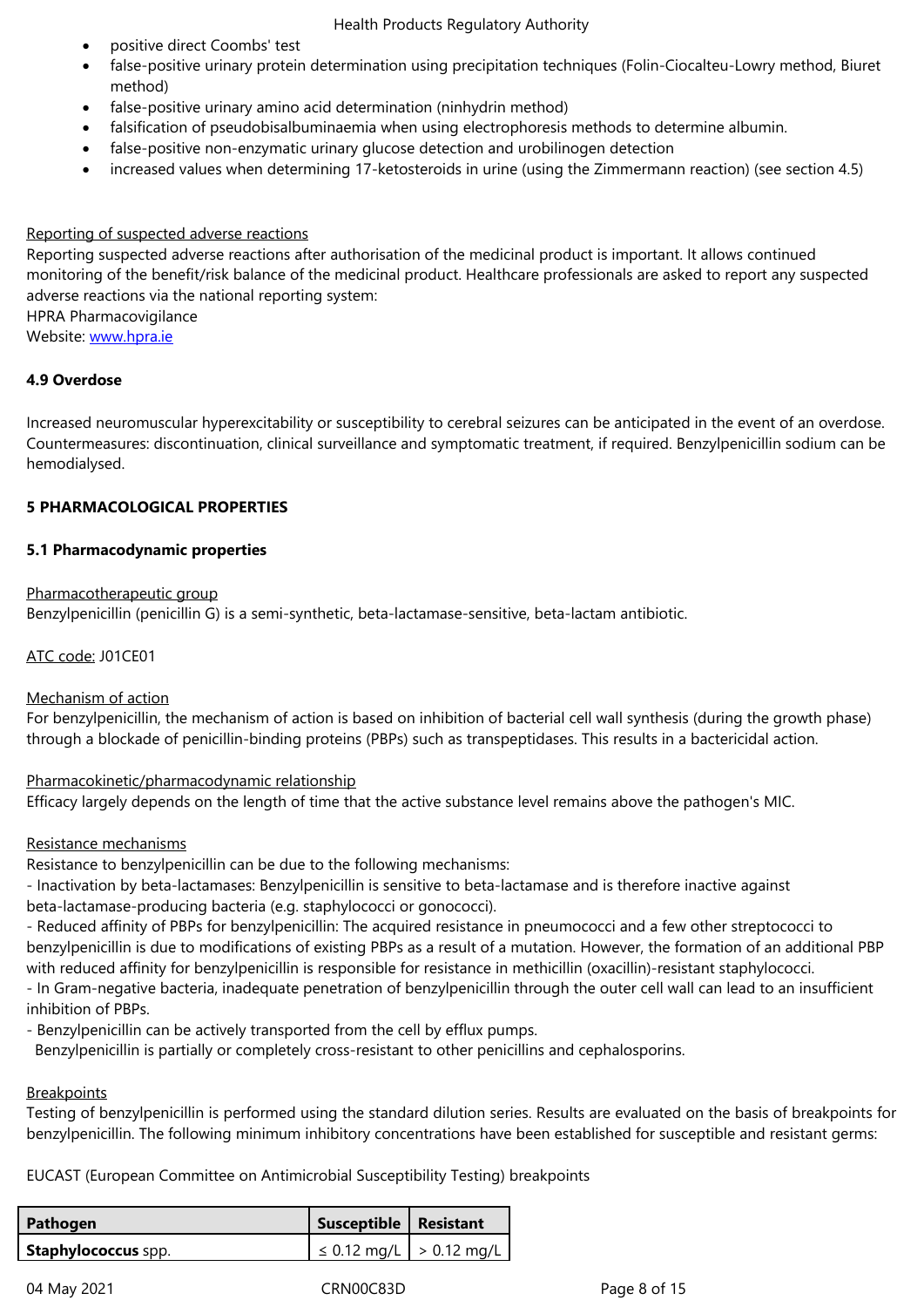| Streptococcus spp.<br>(Groups A, B, C, G)   | $\leq$ 0.25 mg/L | $> 0.25$ mg/L |
|---------------------------------------------|------------------|---------------|
| <b>Streptococcus pneumoniae</b>             | $\leq$ 0.06 mg/L | $> 2$ mg/L    |
| <b>Streptococci of the "Viridans" group</b> | $\leq$ 0.25 mg/L | $> 2$ mg/L    |
| Neisseria meningitidis                      | $\leq$ 0.06 mg/L | $> 0.25$ mg/L |
| Neisseria gonorrhoeae                       | $\leq$ 0.06 mg/L | $> 1$ mg/L    |
| <b>Gram-negative anaerobes</b>              | $\leq$ 0.25 mg/L | $> 0.5$ mg/L  |
| <b>Gram-positive anaerobes</b>              | $\leq$ 0.25 mg/L | $> 0.5$ mg/L  |
| Non-species-specific breakpoints*           | $\leq$ 0.25 mg/L | $> 2$ mg/L    |

\* Based mainly on serum pharmacokinetics

#### Prevalence of acquired resistance

The prevalence of acquired resistance in individual species may vary geographically and over time. Thus, local information on the resistance situation is required, particularly for the adequate treatment of severe infections. If, based on the local resistance situation, the efficacy of benzylpenicillin is questionable, expert therapeutic advice should be sought. Particularly in cases of serious infection or unsuccessful therapy, a microbiological diagnosis should be sought, with the detection of the pathogen and its susceptibility to benzylpenicillin.

Prevalence of acquired resistance based on data from the past 5 years from national resistance monitoring projects and studies (version: January 2015):

| <b>Commonly susceptible species</b>                                         |
|-----------------------------------------------------------------------------|
| Aerobic Gram-positive micro-organisms                                       |
| Actinomyces israelii °                                                      |
| Corynebacterium diphtheriae °                                               |
| Erysipelothrix rhusiopathiae °                                              |
| Gardnerella vaginalis <sup>°</sup>                                          |
| Streptococcus agalactiae                                                    |
| Streptococcus pneumoniae                                                    |
| Streptococcus pyogenes                                                      |
| Streptococcus dysgalactiae subsp. equisimilis<br>(Group C & G streptococci) |
| Streptococci of the "Viridans" group ° ^                                    |
| Aerobic Gram-negative micro-organisms                                       |
| Borrelia burgdorferi °                                                      |
| Eikenella corrodens <sup>® \$</sup>                                         |
| Haemophilus influenzae ° \$                                                 |
| Neisseria meningitidis °                                                    |
| Anaerobic micro-organisms                                                   |
| Clostridium perfringens °                                                   |
| Clostridium tetani °                                                        |
| Fusobacterium spp. °                                                        |
| Peptoniphilus spp. °                                                        |
| Peptostreptococcus spp. °                                                   |
| Veillonella parvula °                                                       |
| <b>Other micro-organisms</b>                                                |
| Treponema pallidum °                                                        |
| Species in which acquired resistance may pose a problem during use          |
| Aerobic Gram-positive micro-organisms                                       |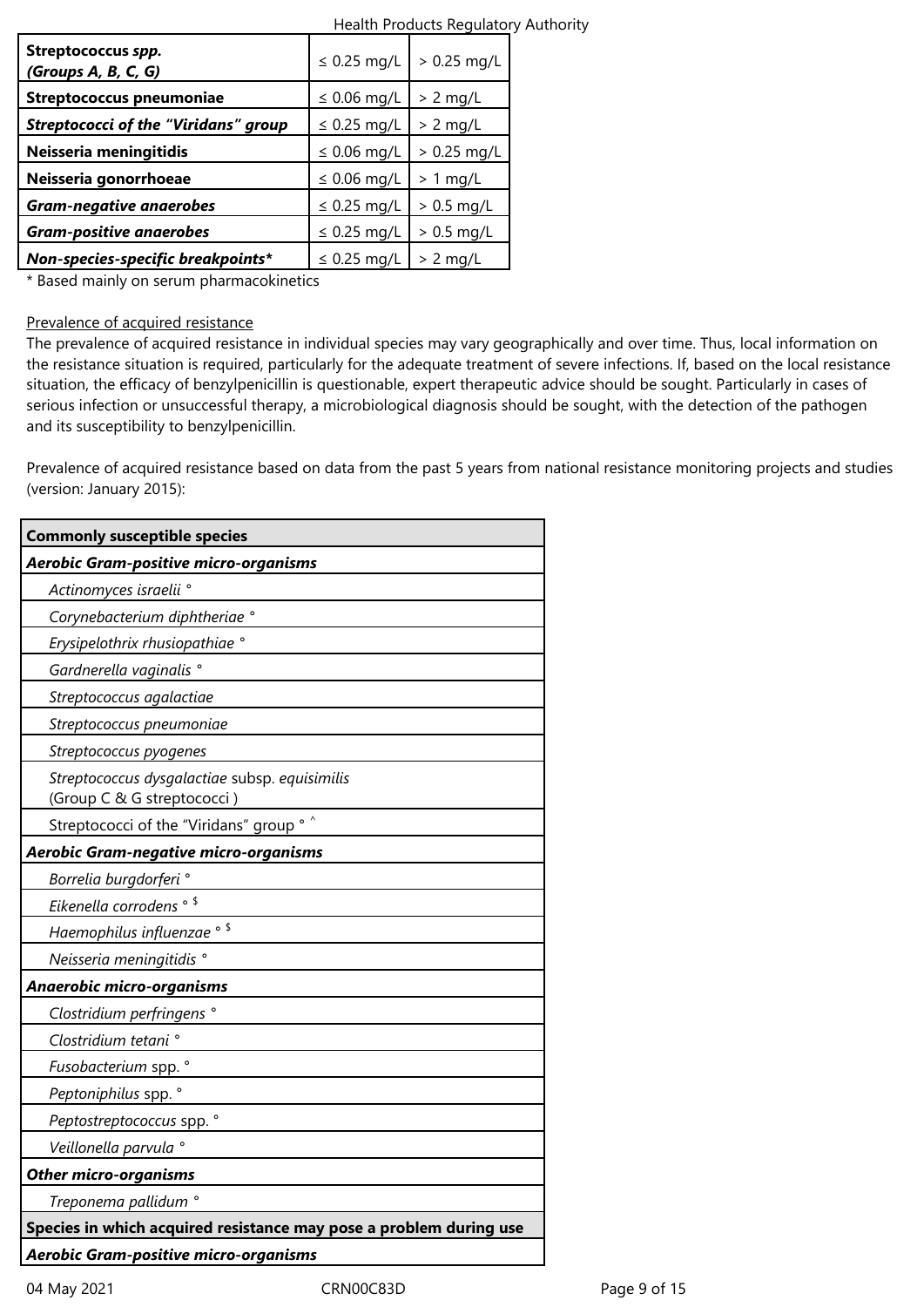| Enterococcus faecalis <sup>\$</sup>          |  |
|----------------------------------------------|--|
| Staphylococcus aureus +                      |  |
| Staphylococcus epidermidis <sup>+</sup>      |  |
| Staphylococcus haemolyticus +                |  |
| Staphylococcus hominis +                     |  |
| <b>Aerobic Gram-negative micro-organisms</b> |  |
| Neisseria gonorrhoeae <sup>\$</sup>          |  |
| <b>Naturally resistant species</b>           |  |
| Aerobic Gram-positive micro-organisms        |  |
| Enterococcus faecium                         |  |
| Nocardia asteroides                          |  |
| <b>Aerobic Gram-negative micro-organisms</b> |  |
| All Enterobacteriaceae species               |  |
| Legionella pneumophila                       |  |
| Moraxella catarrhalis                        |  |
| Pseudomonas aeruginosa                       |  |
| Anaerobic micro-organisms                    |  |
| Bacteroides spp.                             |  |
|                                              |  |
| <b>Other micro-organisms</b>                 |  |
| Chlamydia spp.                               |  |
| Chlamydophila spp.                           |  |

° At the time of the publishing of the table, no current data were available. Susceptibility is assumed in the primary literature, standard works and therapeutic recommendations.

 $^{\$}$  The natural susceptibility of most isolates is within the intermediate range.

+ In at least one region, the resistance rate is over 50%.

^ Collective name for a heterogeneous group of streptococci species. The resistance rate can vary depending on the streptococci species present.

# **5.2 Pharmacokinetic properties**

# *Absorption*

Benzylpenicillin is not acid-stable and can therefore only be administered parenterally.

The alkali salts of benzylpenicillin are rapidly and completely absorbed after IM injection.

Peak plasma levels of 150-200 IU/mL are reached 15 - 30 min. after IM injection of 10 mega IU Benzylpenicillin sodium. After a short infusion (30 min.), peak levels of up to 500 IU/mL may be reached. About 55% of the administered dose is bound to plasma proteins.

# *Distribution*

When administering high-dose penicillin therapy, therapeutically effective concentrations are reached even in poorly accessible tissues such as cardiac valves, bone, cerebrospinal fluid or empyema, etc.

Benzylpenicillin crosses the placenta. 10-30% of maternal plasma concentrations are found in the foetal circulation. High concentrations are also attained in the amniotic fluid. On the other hand, passage into breast milk is low. The volume of distribution is about 0.3-0.4 l/kg; in children, about 0.75 l/kg. Plasma protein binding is approximately 55%.

# *Biotransformation and elimination*

Elimination occurs largely (50 - 80%) as unchanged substance via the kidneys (85 – 95%) and, to a lesser degree, in active form with the bile (approximately 5%).

The plasma half-life is approximately 30 min. in adults with healthy kidneys.

# *Kinetics of special patient groups*

*Diabetics*: Absorption from the intramuscular depot is likely to be delayed in diabetics.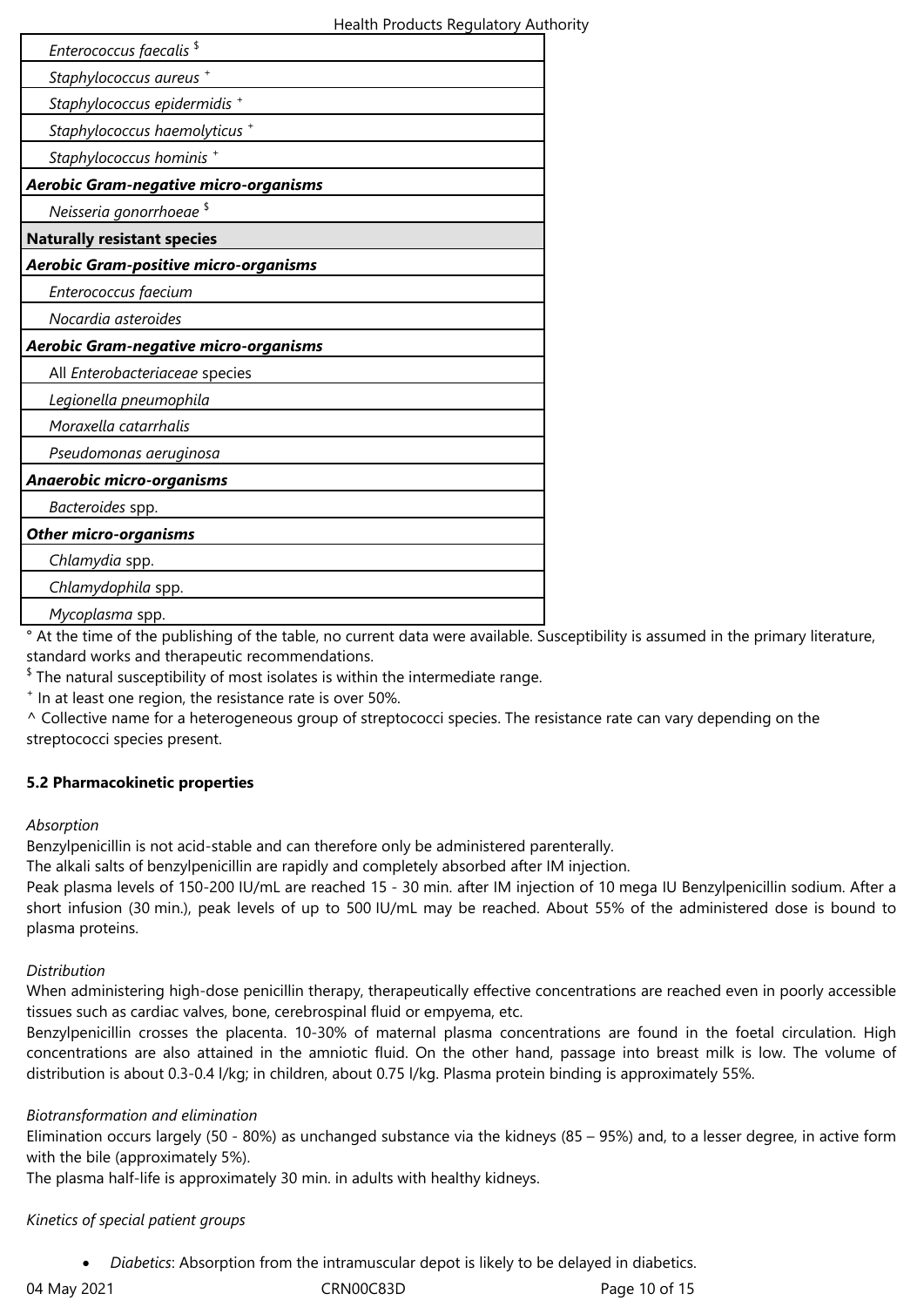- *Pre-term and newborn infants:* Due to the immaturity of the kidney and liver at this age, the serum half-life can be up to three hours (or more). The dosing interval should therefore be no less than 8 - 12 hours (depending on maturity).
- *Elderly:* Equally, elimination processes may be delayed with advanced age; the dosage should therefore be adjusted to renal function in each individual case.

## **5.3 Preclinical safety data**

Reproduction studies in mice, rats and rabbits have shown no negative effects on fertility or on the foetus. There are no long-term studies available in laboratory animals with regard to carcinogenesis, mutagenesis or fertility.

# **6 PHARMACEUTICAL PARTICULARS**

#### **6.1 List of excipients**

None

# **6.2 Incompatibilities**

The contents of the vial should only be used in a solution with water for injections, 5% glucose solution or 0.9% sodium chloride, in order to avoid incompatibilities.

In order to avoid undesirable chemical reactions or undesirable effects, the already dissolved vials should not be mixed with other mixed injections or infusions (e.g. Ringer's lactate solution etc.).

Oxidising and reducing substances, alcohol, glycerol, macrogols and other hydroxy compounds can inactivate benzylpenicillin. Benzylpenicillin solutions are most stable in the pH range  $6 - 7$  (optimum pH 6.8). Benzylpenicillin is incompatible in solution with the following:

- cimetidine
- cytarabine
- chlorpromazine HCl
- dopamine HCl
- heparin
- hydroxyzine HCl
- lactate
- lincomycin HCl
- metaraminol
- sodium hydrogen carbonate
- oxytetracycline
- pentobarbital
- tetracycline HCl
- thiopental Na
- vancomycin

Benzylpenicillin is not compatible with vitamin-B-complex and ascorbic acid in mixed solutions.

#### **6.3 Shelf life**

Unopened vial

5 years

Chemical and physical in-use stability of the reconstituted and diluted product is concentration and temperature dependent. The following in-use storage times have been demonstrated:

|                                                                                                 |           |          | 2°C to 8°C   below 25°C |
|-------------------------------------------------------------------------------------------------|-----------|----------|-------------------------|
| 500,000 - 910,000 IU/ml<br>(this range includes the recommended concentration for IM injection) |           | 48 hours | 8 hours                 |
| 04 May 2021                                                                                     | CRN00C83D |          | Page 11 of 15           |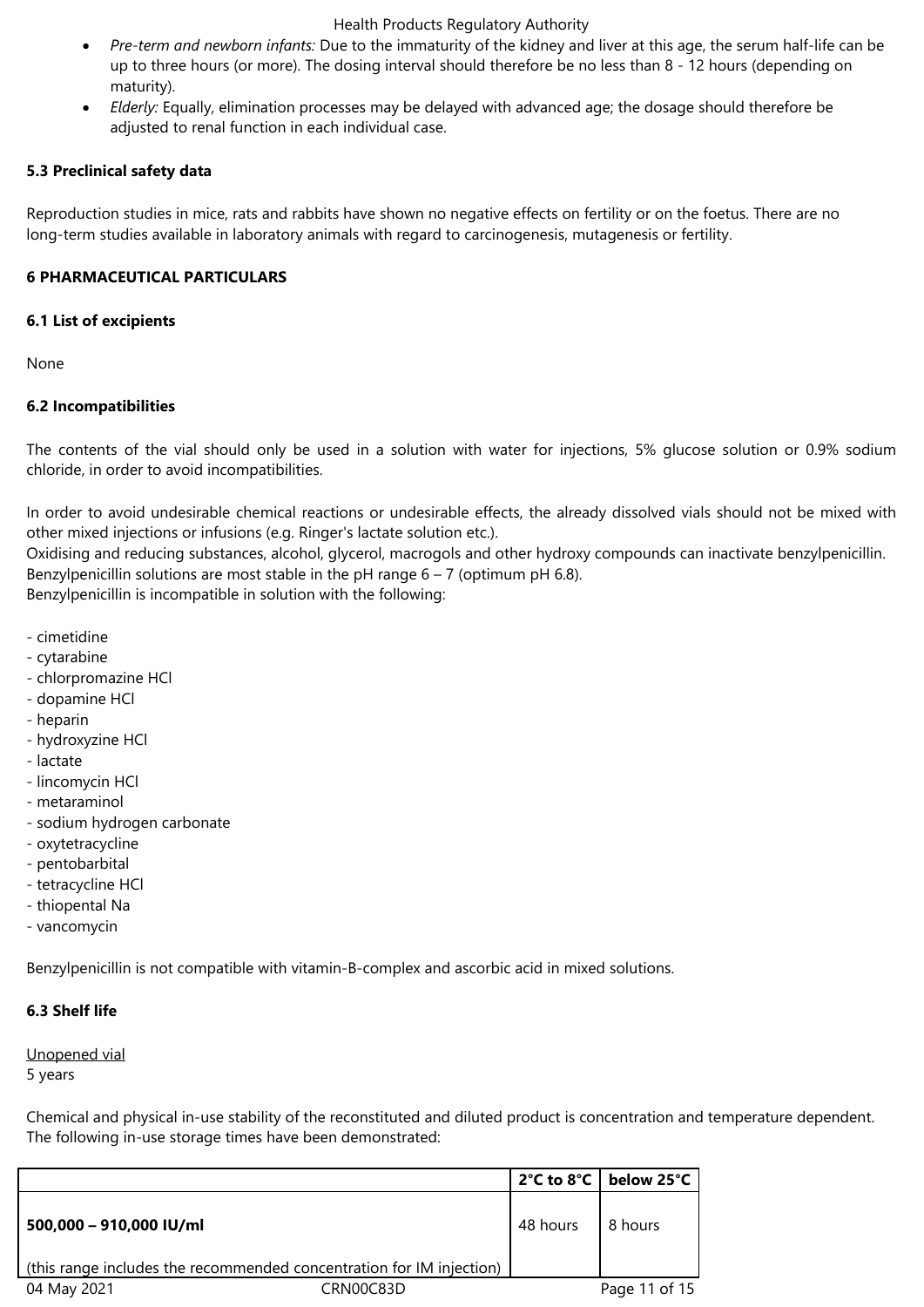| 100,000 IU/ml                                             | 24 hours | . 4 hours |
|-----------------------------------------------------------|----------|-----------|
| (the recommended concentration for IV injection/infusion) |          |           |

From a microbiological point of view, the product should be used immediately. If not used immediately, in-use storage times and conditions prior to use are the responsibility of the user and would normally not be longer than 24 hours at 2°C to 8°C.

# **6.4 Special precautions for storage**

Do not store above 25°C

For storage conditions after reconstitution of the medicinal product, see section 6.3.

# **6.5 Nature and contents of container**

Vials of glass type III with halogenated butyl rubber stopper (infusion stoppers) with an aluminium bordered cap with crimp seal or alternatively with flip-off bordered cap.

Pack sizes:

1, 10 and 100 vials (with nominal volume of 5 ml)

Not all pack sizes may be marketed.

# **6.6 Special precautions for disposal and other handling**

In order to avoid hypersensitivity reactions caused by degradation products it is recommended to use the injection or infusion solution immediately after preparation. The administration should at least take place within the maximum recommended in-use shelf life (see section 6.3).

Any unused medicinal product or waste material should be disposed of in accordance with local requirements.

### *Preparation of a solution for IV injection or infusion:*

A solution for intravenous use can be prepared with the following solvents:

- water for injections (WFI)
- 5% glucose solution
- 0.9% sodium chloride solution

The recommended concentration for intravenous use is 100,000 IU/ml.

An isotonic solution is obtained when using WFI as solvent (osmolarity of 100,000 IU/ml in WFI is 337 mOsmol/l). It should be taken in account that more concentrated solutions and solutions in 5% glucose or 0.9% sodium chloride are hypertonic and that the use of 0.9% sodium chloride leads to an additional supply of electrolytes.

For Benzylpenicillin sodium **500,000 IU** powder for solution for injection / infusion a one-step reconstitution in the original vial suffices.

For Benzylpenicillin sodium **1,000,000 IU, 5,000,000 IU** and **10,000,000 IU** powder for solution for injection / infusion a two-step preparation is required, i.e. reconstitution in the original vial followed by dilution of the concentrated solution in another container.

The reconstitution and dilution instructions in the table underneath result in an IV injection / infusion of 100,000 IU/ml.

| Reconstitution and dilution instructions for IV injection / infusion |                            |                      |  |
|----------------------------------------------------------------------|----------------------------|----------------------|--|
|                                                                      | <b>Reconstitution step</b> | <b>Dilution step</b> |  |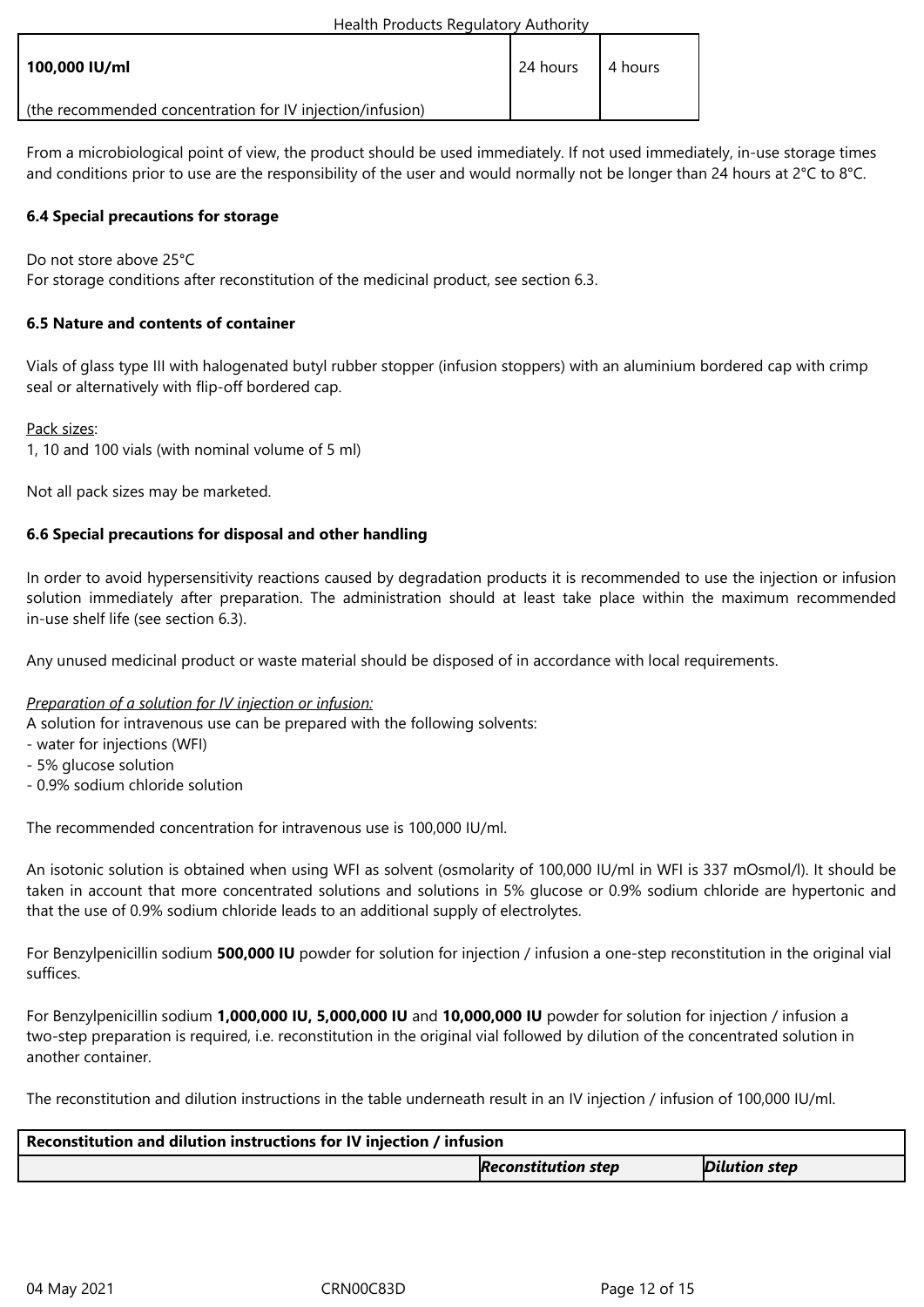| Health Products Regulatory Authority                       |                       |                                    |             |                                  |
|------------------------------------------------------------|-----------------------|------------------------------------|-------------|----------------------------------|
| 1 vial                                                     | Recommended Resulting |                                    | Dilution    | Resulting                        |
|                                                            | volume of             | (concentrate for)                  | until 10    | solution for IV                  |
|                                                            | solvent to be         | solution for IV                    | mega        | injection/infusion               |
|                                                            | added for             | injection/infusion IU/100 ml       |             |                                  |
|                                                            | reconstitution        |                                    | or 100,000  |                                  |
|                                                            |                       |                                    | U/ml        |                                  |
|                                                            |                       |                                    |             |                                  |
| Benzylpenicillin sodium                                    |                       |                                    |             |                                  |
| 500,000 IU powder for solution                             | 4.8 ml                | ready for use                      | not         | not applicable                   |
| for injection / infusion                                   |                       |                                    | applicable  |                                  |
| (contains $\pm$ 0.3 gram powder)                           |                       | $5 \text{ ml} = 500,000$           |             |                                  |
|                                                            |                       | ļΙU                                |             |                                  |
|                                                            |                       | (100,000 IU/ml)                    |             |                                  |
|                                                            |                       |                                    |             |                                  |
|                                                            |                       |                                    |             |                                  |
|                                                            |                       |                                    |             |                                  |
|                                                            |                       |                                    |             |                                  |
|                                                            |                       |                                    |             |                                  |
| Benzylpenicillin sodium                                    |                       |                                    |             |                                  |
| 1,000,000 IU powder for solution for injection / infusion  | $4.6$ ml              |                                    |             |                                  |
|                                                            |                       | concentrate to                     | 1 volume    | ready for use                    |
| (contains $\pm$ 0.6 gram powder)                           |                       | be diluted                         | concentrate |                                  |
|                                                            |                       | before use                         | + 1 volume  |                                  |
|                                                            |                       |                                    | diluent     |                                  |
|                                                            |                       |                                    |             | 10 ml = 1 Mega                   |
|                                                            |                       | $5$ ml = 1 Mega IU e.g.            |             | ļΙU                              |
|                                                            |                       | (200,000 IU/ml)                    | add 5 ml    | (100,000 IU/ml)                  |
|                                                            |                       |                                    | concentrate |                                  |
|                                                            |                       |                                    | to 5 ml     |                                  |
|                                                            |                       |                                    | diluent     |                                  |
| Benzylpenicillin sodium                                    |                       |                                    |             |                                  |
| 5,000,000 IU powder for solution                           | 7.9 ml                | concentrate to                     | 1 volume    | ready for use                    |
|                                                            |                       |                                    |             |                                  |
| for injection / infusion                                   |                       | be diluted                         | concentrate |                                  |
| (contains $\pm$ 3 gram powder)                             |                       | before use                         | $+4$        |                                  |
|                                                            |                       |                                    | volumes     |                                  |
|                                                            |                       |                                    | diluent     | $50 \text{ ml} = 5 \text{ Mega}$ |
|                                                            |                       | $10 \text{ ml} = 5 \text{ Mega}$   |             | lΙU                              |
|                                                            |                       | ļΙU                                | e.g.        | (100,000 IU/ml)                  |
|                                                            |                       | (500,000 IU/ml)                    | add 10 ml   |                                  |
|                                                            |                       |                                    | concentrate |                                  |
|                                                            |                       |                                    | to 40 ml    |                                  |
|                                                            |                       |                                    | diluent     |                                  |
| Benzylpenicillin sodium                                    |                       |                                    |             |                                  |
| 10,000,000 IU powder for solution for injection / infusion | 15.8 ml               | concentrate to                     | 1 volume    | ready for use                    |
| (contains $\pm$ 6 gram powder)                             |                       | be diluted                         | concentrate |                                  |
|                                                            |                       | before use                         | $+4$        |                                  |
|                                                            |                       |                                    |             |                                  |
|                                                            |                       |                                    | volumes     |                                  |
|                                                            |                       |                                    | diluent     | $100 \text{ ml} = 10$            |
|                                                            |                       | $20 \text{ ml} = 10 \text{ Megal}$ |             | Mega IU                          |
|                                                            |                       | ļΙU                                | e.g.        | (100,000 IU/ml)                  |
|                                                            |                       | (500,000 IU/ml)                    | add 20 ml   |                                  |
|                                                            |                       |                                    | concentrate |                                  |
|                                                            |                       |                                    | to 80 ml    |                                  |
|                                                            |                       |                                    | diluent     |                                  |
| 04 May 2021<br>CRN00C83D                                   |                       | Page 13 of 15                      |             |                                  |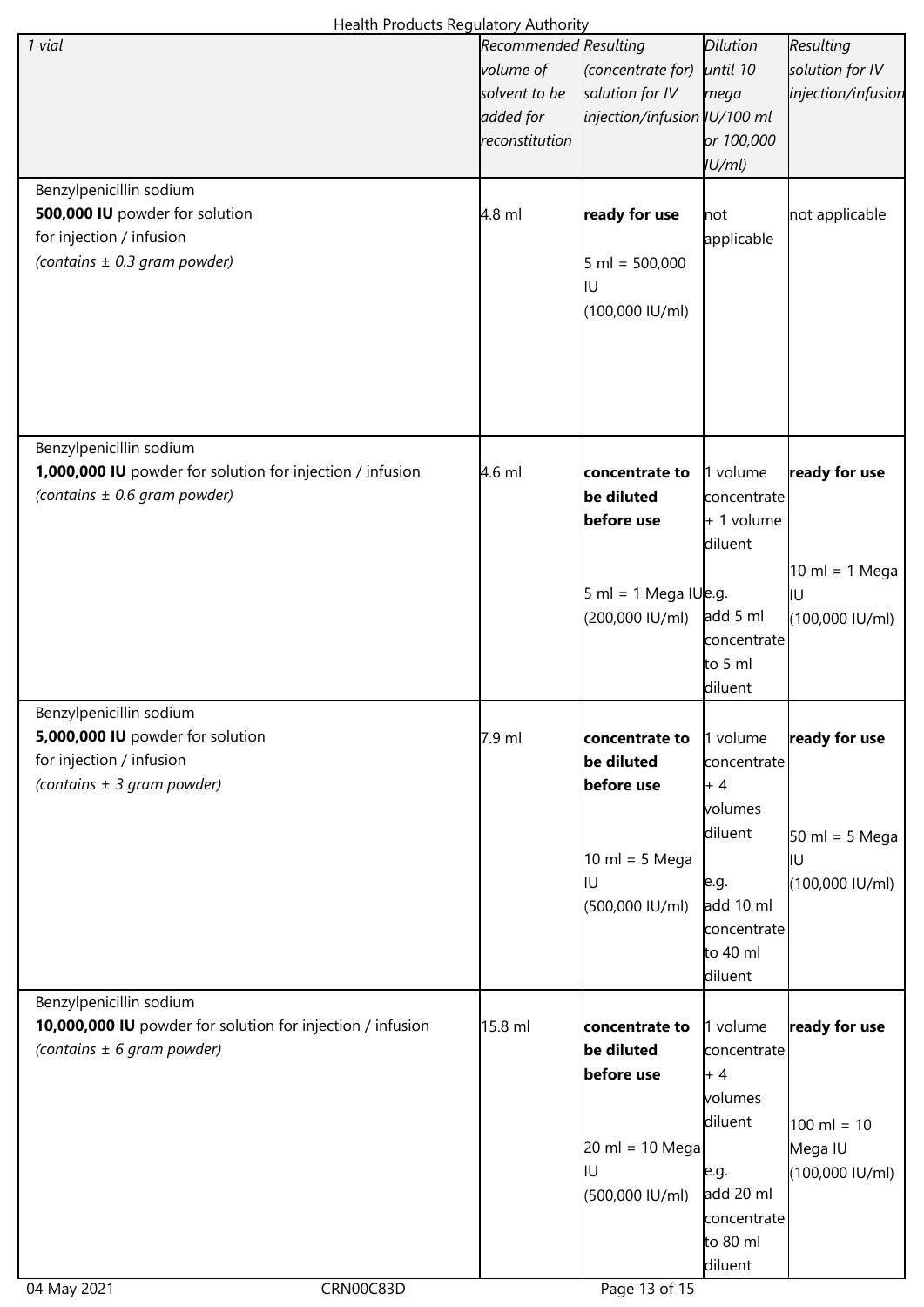### *Preparation of a solution for IM injection:*

A solution for intramuscular use can be prepared with the following solvent:

water for injections (WFI)

Due to the concentrated nature of a solution for intramuscular injection the recommended solvent is WFI in order to keep to tonicity as low as possible (any solution exceeding 100,000 IU/ml is hypertonic).

The maximum volume for intramuscular administration is 5 ml per injection site and the maximum intramuscular dose is 10,000,000 IU. Higher doses can be given as intravenous infusion (see section 4.2).

Instructions for the one-step reconstitution in the original vial in the minimum amounts of solvent is described in the table underneath. Further dilution is possible, but depends on the combination of intended dose and maximum injection volume of 5 ml per injection site.

| <b>Reconstitution instructions for IM injection</b>                   |                                |                                                                   |
|-----------------------------------------------------------------------|--------------------------------|-------------------------------------------------------------------|
| 1 vial                                                                |                                | Recommended volume of solvent Resulting solution for IM injection |
|                                                                       | to be added for reconstitution | $\left  \right $ (maximum 5 ml per injection site)                |
| Benzylpenicillin sodium                                               | $0.3 - 0.6$ ml                 |                                                                   |
| 500,000 IU powder for solution                                        | e.g. 0.3 ml                    | $0.55$ ml = 0.5 Mega IU                                           |
| for injection / infusion                                              |                                | (909,090 IU/ml)                                                   |
| (contains $\pm$ 0.3 gram powder)                                      | e.g. 0.6 ml                    | $0.75$ ml = 0.5 Mega IU                                           |
|                                                                       |                                | (666,667 IU/ml)                                                   |
| Benzylpenicillin sodium                                               | $0.6 - 1$ ml                   |                                                                   |
| 1,000,000 IU powder for solution for injection / infusion             | e.g. 0.6 ml                    | 1.1 ml = 1 Mega IU                                                |
| (contains ± 0.6 gram powder)                                          |                                | (909,090 IU/ml)                                                   |
|                                                                       | e.g. 1 ml                      | $1.5$ ml = 1 Mega IU                                              |
|                                                                       |                                | (666,667 IU/ml)                                                   |
| Benzylpenicillin sodium                                               | $3 - 5$ ml                     |                                                                   |
| 5,000,000 IU powder for solution for injection / infusion             | e.g. 3 ml                      | $5.5$ ml = 5 Mega IU                                              |
| (contains $\pm$ 3 gram powder)                                        |                                | (909,090 IU/ml)                                                   |
|                                                                       | e.g. 5 ml                      | $7.5$ ml = 5 Mega IU                                              |
|                                                                       |                                | (666,667 IU/ml)                                                   |
| Benzylpenicillin sodium                                               | $6-10$ ml                      |                                                                   |
| 10,000,000 IU powder for solution for injection / infusion  e.g. 6 ml |                                | 11 ml = 10 Mega IU                                                |
| (contains $\pm$ 6 gram powder)                                        |                                | (909,090 IU/ml)                                                   |
|                                                                       | e.g. 10 ml                     | $15 \text{ ml} = 10 \text{ Mega IU}$                              |
|                                                                       |                                | (666,667 IU/ml)                                                   |

# **7 MARKETING AUTHORISATION HOLDER**

Rowex Ltd Newtown Bantry Co. Cork Ireland

# **8 MARKETING AUTHORISATION NUMBER**

PA0711/310/001